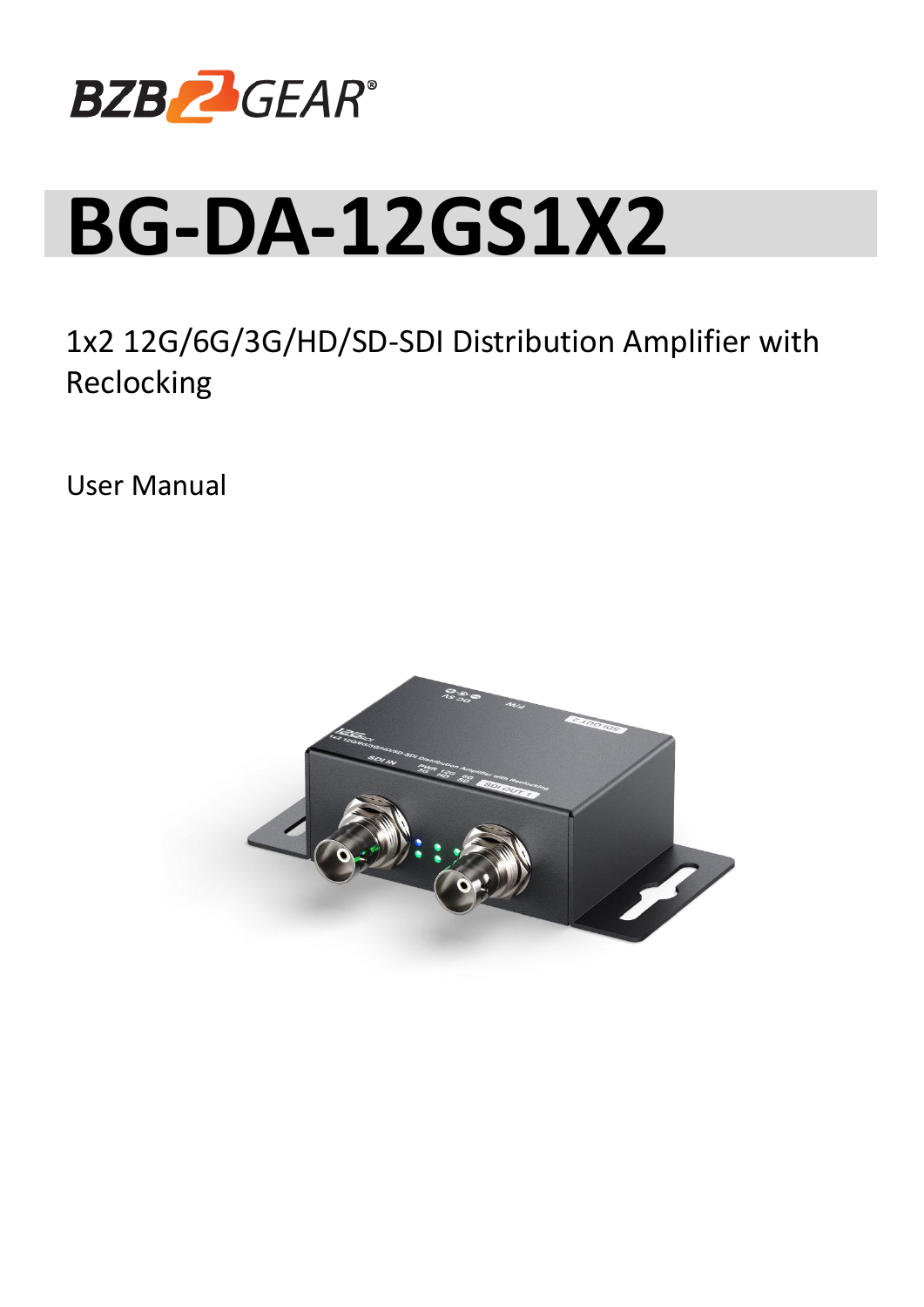# **TABLE OF CONTENTS**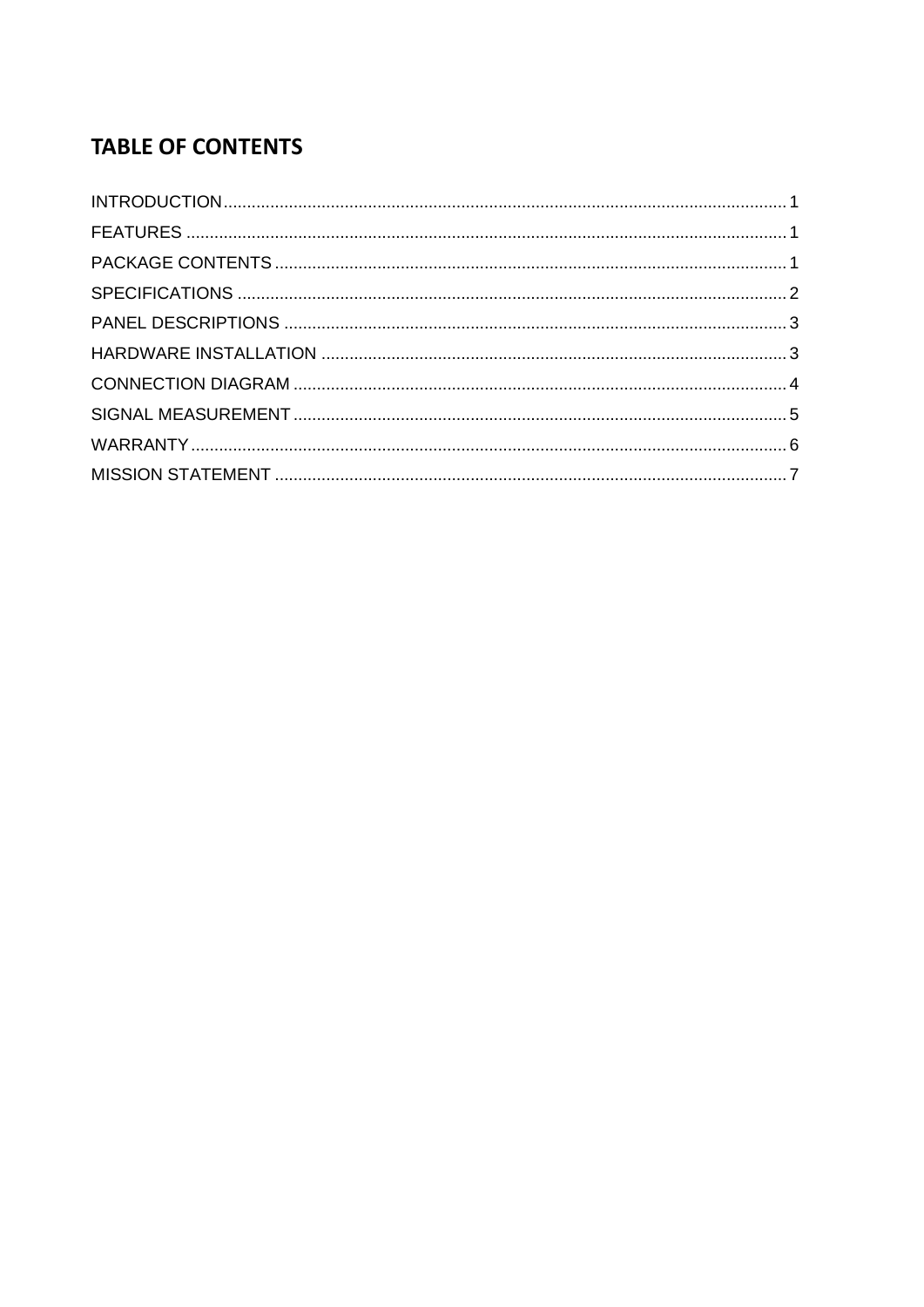#### <span id="page-2-0"></span>**INTRODUCTION**

The **BG-DA-12GS1X2 1x2 12G/6G/3G/HD/SD-SDI Distribution Amplifier with Reclocking** receives one SDI input, duplicates it, and re-transmits two SDI outputs for real time multi-viewing. It reliably splits an SDI, HD-SDI, 3G-SDI, 6G-SDI, or 12G-SDI video source to two SDI compliant displays at the same time.

#### <span id="page-2-1"></span>**FEATURES**

- 12G/6G/3G/HD/SD-SDI distribution  $\bullet$
- $\bullet$ Two separately buffered and reclocked outputs
- $\bullet$ Cable equalization and signal retiming
- $\bullet$ LED indication of signal lock and video rate
- $\bullet$ Passes ancillary data and embedded audio
- Provides automatic input cable equalization (Belden 1694A) up to 180m (594ft)@3G, 100m  $\bullet$ (330ft)@6G and 70m(230ft) @12G
- Reclocking SDI signals for cascading and thus longer transmission
- Inter-locked power supply for better fixedness

### <span id="page-2-2"></span>**PACKAGE CONTENTS**

- $\bullet$ 1x BG-DA-12GS1X2
- 1x 5V power adapter  $\bullet$
- 1x User Manual $\bullet$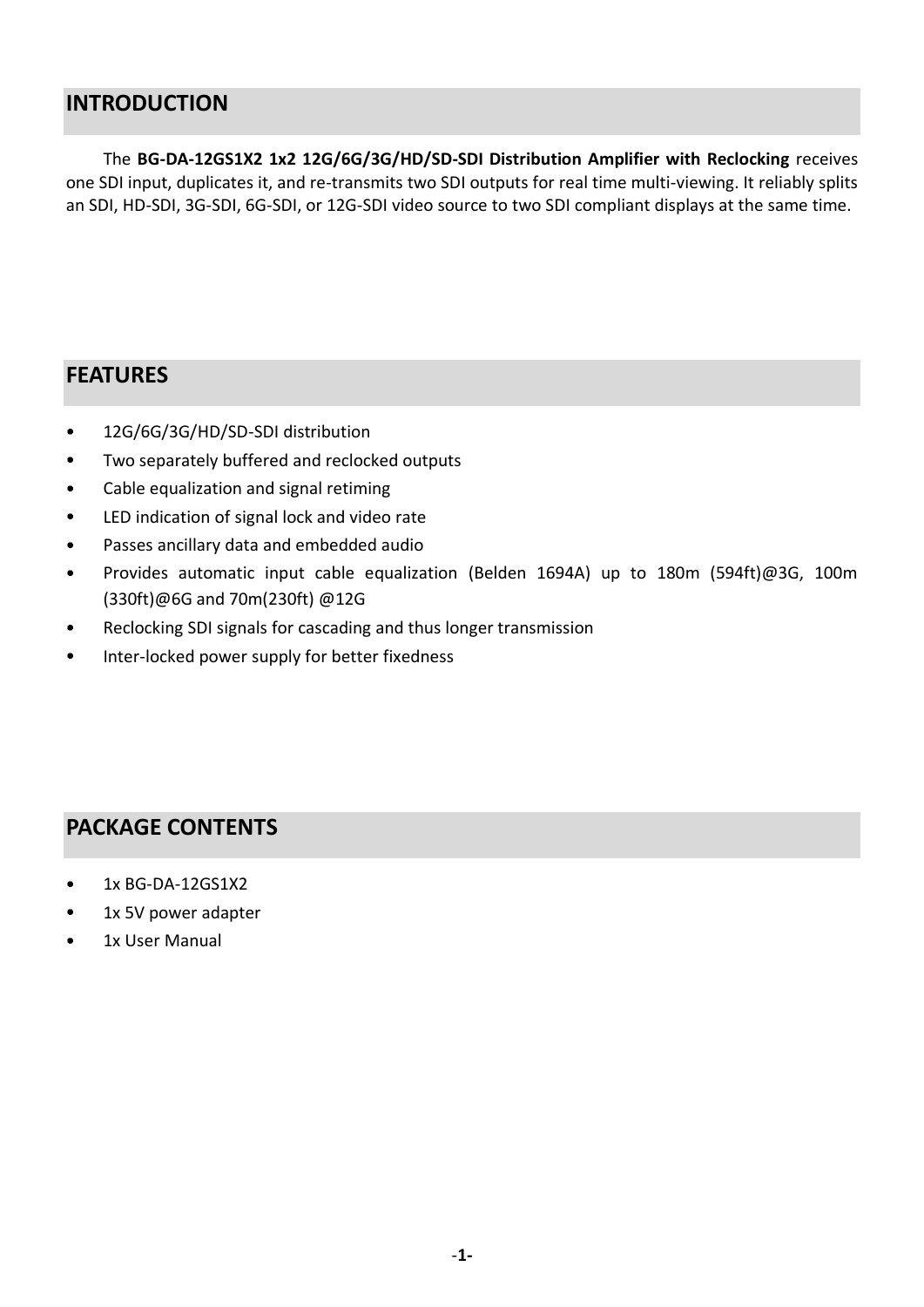# <span id="page-3-0"></span>**SPECIFICATIONS**

| <b>Model Name</b>                   |         | <b>BG-DA-12GS1X2</b>                                                                  |                                                                                            |  |  |
|-------------------------------------|---------|---------------------------------------------------------------------------------------|--------------------------------------------------------------------------------------------|--|--|
| <b>Technical</b>                    |         |                                                                                       |                                                                                            |  |  |
| SDI standard                        |         | SD/HD/3G/6G/12G-SDI                                                                   |                                                                                            |  |  |
| Multi-Rate Support                  |         | Auto detection of SD, HD, 3G, 6G or 12G Signals                                       |                                                                                            |  |  |
| <b>SDI Compliance</b>               |         | SMPTE 424M, SMPTE 292M, SMPTE 344M, SMPTE 259M, DVB-ASI, ST-<br>2081(6G), ST2082(12G) |                                                                                            |  |  |
| SDI Data rates                      |         | 1.485 / 2.97 / 5.94 / 11.88 Gbps                                                      |                                                                                            |  |  |
| Video bandwidth                     |         | [11.88Gpbs & 11.88/1.001Gbps]                                                         |                                                                                            |  |  |
| Output impedance                    |         | $75\Omega$                                                                            |                                                                                            |  |  |
| Reclocking                          |         | Yes                                                                                   |                                                                                            |  |  |
| Cable equalization                  |         | [12G] up to 70m (230ft)<br>[6G] up to 100m (330ft)<br>[3G] up to 180m (594ft))        |                                                                                            |  |  |
| Audio support                       |         | Yes                                                                                   |                                                                                            |  |  |
| RP-198 pathological<br>patterns     |         | Immune                                                                                |                                                                                            |  |  |
| PCB stack-up                        |         | 4-layer board [impedance control – differential 100 $\Omega$ ; single 75 $\Omega$ ]   |                                                                                            |  |  |
| Input                               |         | 1x BNC [SDI]                                                                          |                                                                                            |  |  |
| Output                              |         | 2x BNC [SDI]                                                                          |                                                                                            |  |  |
| <b>BNC</b> connector                |         | 75 $\Omega$ inter-locked socket                                                       |                                                                                            |  |  |
| Eye pattern<br>characteristics[12G] |         | Amplitude: Within 800mV (<10%)<br>Rise/Fall time: Less than 35ps                      | Timing jitter: <1.0 UI (10Hz to 1188MHz)<br>Alignment jitter: < 0.3 (100KHz to<br>1188MHz) |  |  |
| <b>Mechanical</b>                   |         |                                                                                       |                                                                                            |  |  |
| Housing                             |         | Metal enclosure                                                                       |                                                                                            |  |  |
| <b>Dimensions</b>                   | Model   | 77 x 42 x 28 mm [3" x 1.7" x 1.1"]                                                    |                                                                                            |  |  |
| $[L \times W \times H]$             | Package | 165 x 111 x 42mm [6.4" x 4.4" x 1.7"]                                                 |                                                                                            |  |  |
|                                     | Carton  | 490 x 426 x 352mm [1'6" x 1'4" x 13.8"]                                               |                                                                                            |  |  |
| Weight                              | Model   | 89g [3.1 oz]                                                                          |                                                                                            |  |  |
| Package<br>316g [0.7 lbs]           |         |                                                                                       |                                                                                            |  |  |
| <b>Fixedness</b>                    |         | Wall-mounting case                                                                    |                                                                                            |  |  |
| Power supply                        |         | <b>5V 2A DC</b>                                                                       |                                                                                            |  |  |
| Power consumption                   |         | 2.5 Watts [max]                                                                       |                                                                                            |  |  |
| Operation temperature               |         | 0~40°C [32~104°F]                                                                     |                                                                                            |  |  |
| Storage temperature                 |         | $-20^{\circ}60^{\circ}$ C [-4 $^{\circ}140^{\circ}$ F]                                |                                                                                            |  |  |
| Relative humidity                   |         | 20~90% RH [no condensation]                                                           |                                                                                            |  |  |

**○!** The measurement results are from Phabrix QX with SDI through 1m (3.3ft) long Belden 1694A.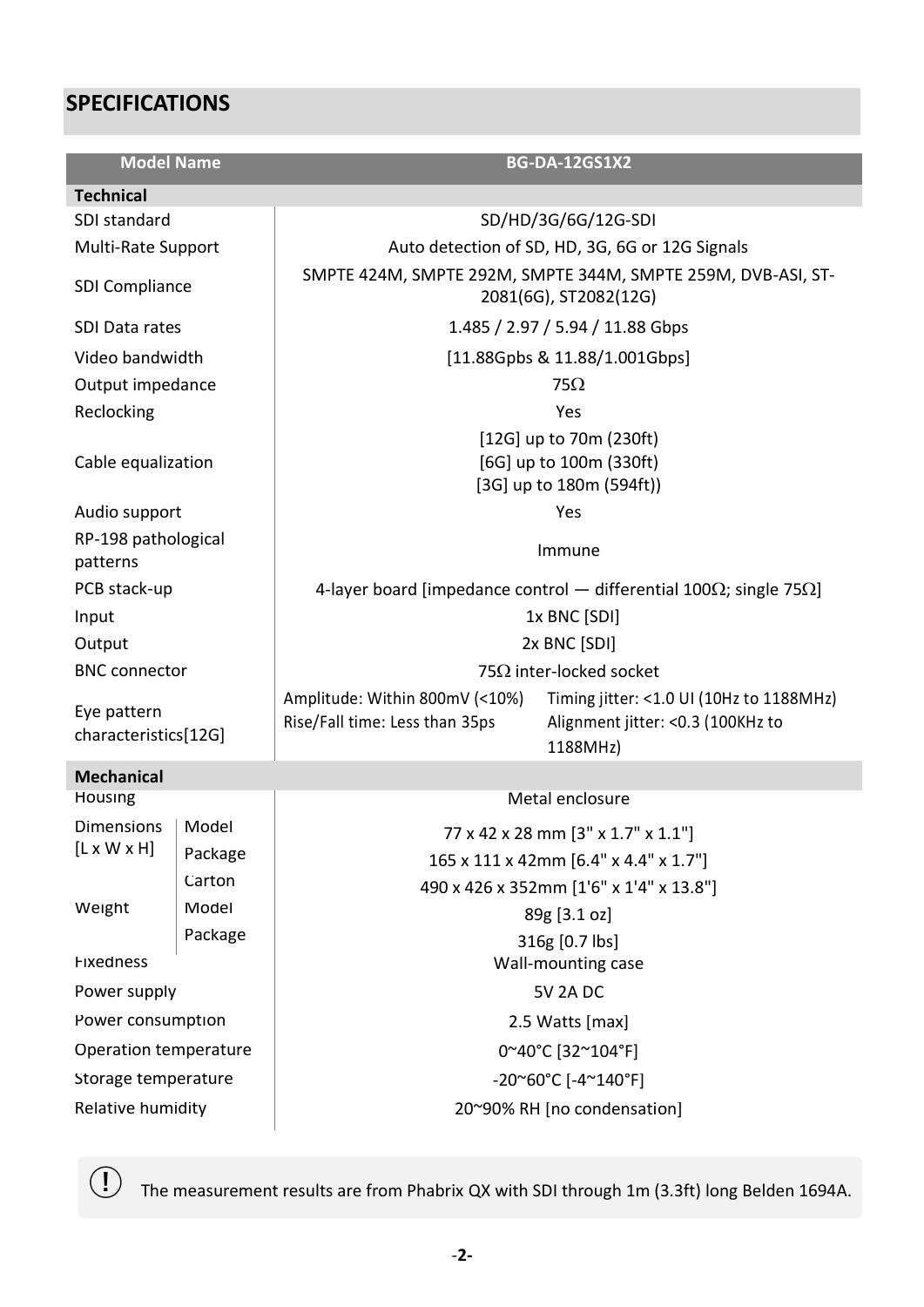## <span id="page-4-0"></span>**PANEL DESCRIPTIONS**



- **5. Power LED indicator**
- **6. 12G Signal LED indicator**
- **7. 6G Signal LED indicator**
- **8. 3G Signal LED indicator**
- **9. HD Signal LED indicator**
- **10. SD Signal LED indicator**
- **11. 12G/6G/3G/HD/SD-SDI output**

## <span id="page-4-1"></span>**HARDWARE INSTALLATION**

- 1. Connect a camera or other device equipped with 12G/6G/3G/HD/SD-SDI outputs to BG-DA-12GS1X2 12G/6G/3G/HD/SD-SDI input.
- 2. Connect device equipped with 12G/6G/3G/HD/SD-SDI inputs (e.g. monitors or video processors) to BG-DA-12GS1X2 12G/6G/3G/HD/SD-SDI outputs.
- 3. Plug power adapter cable into 5V DC power jack.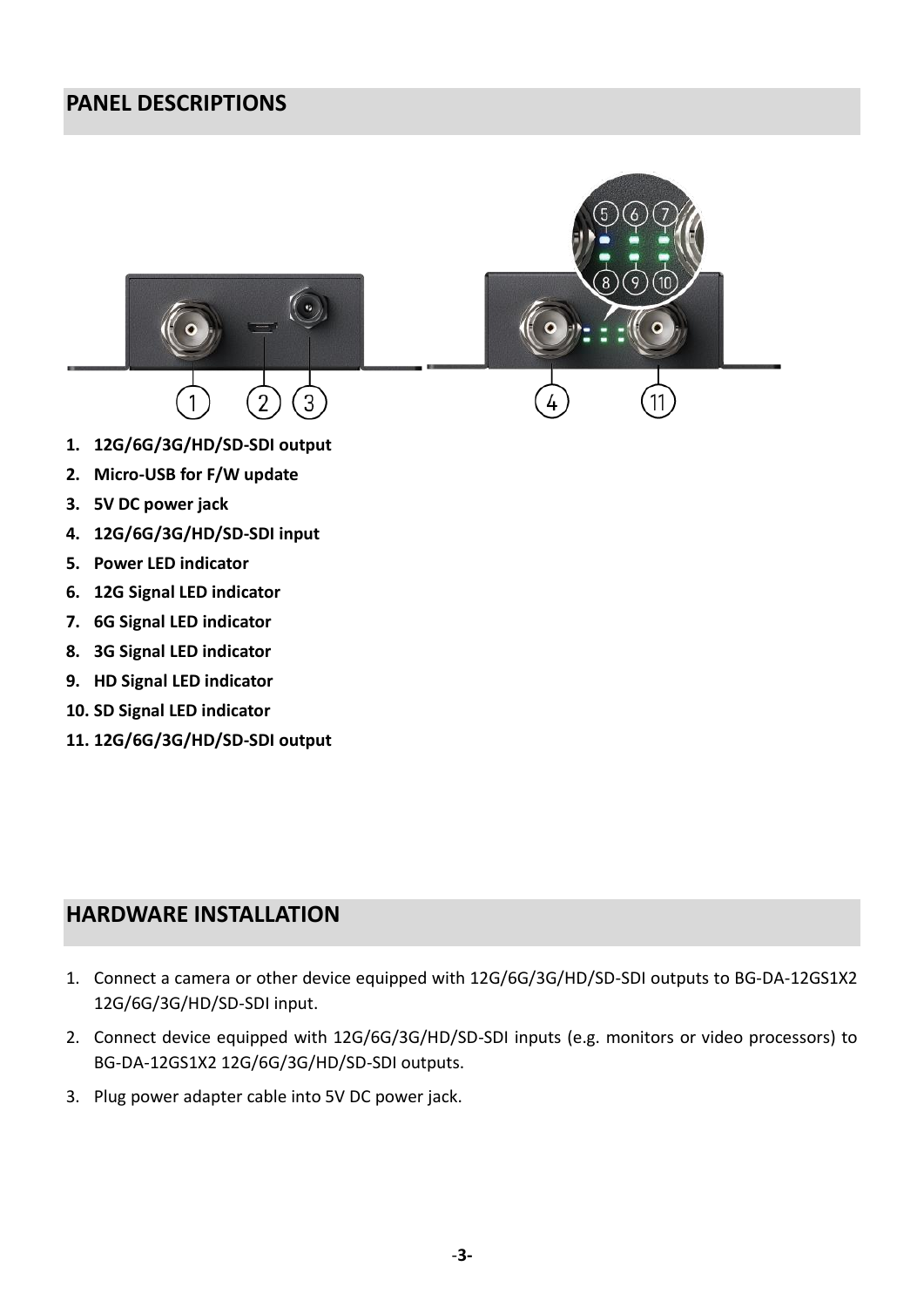# <span id="page-5-0"></span>**CONNECTION DIAGRAM**

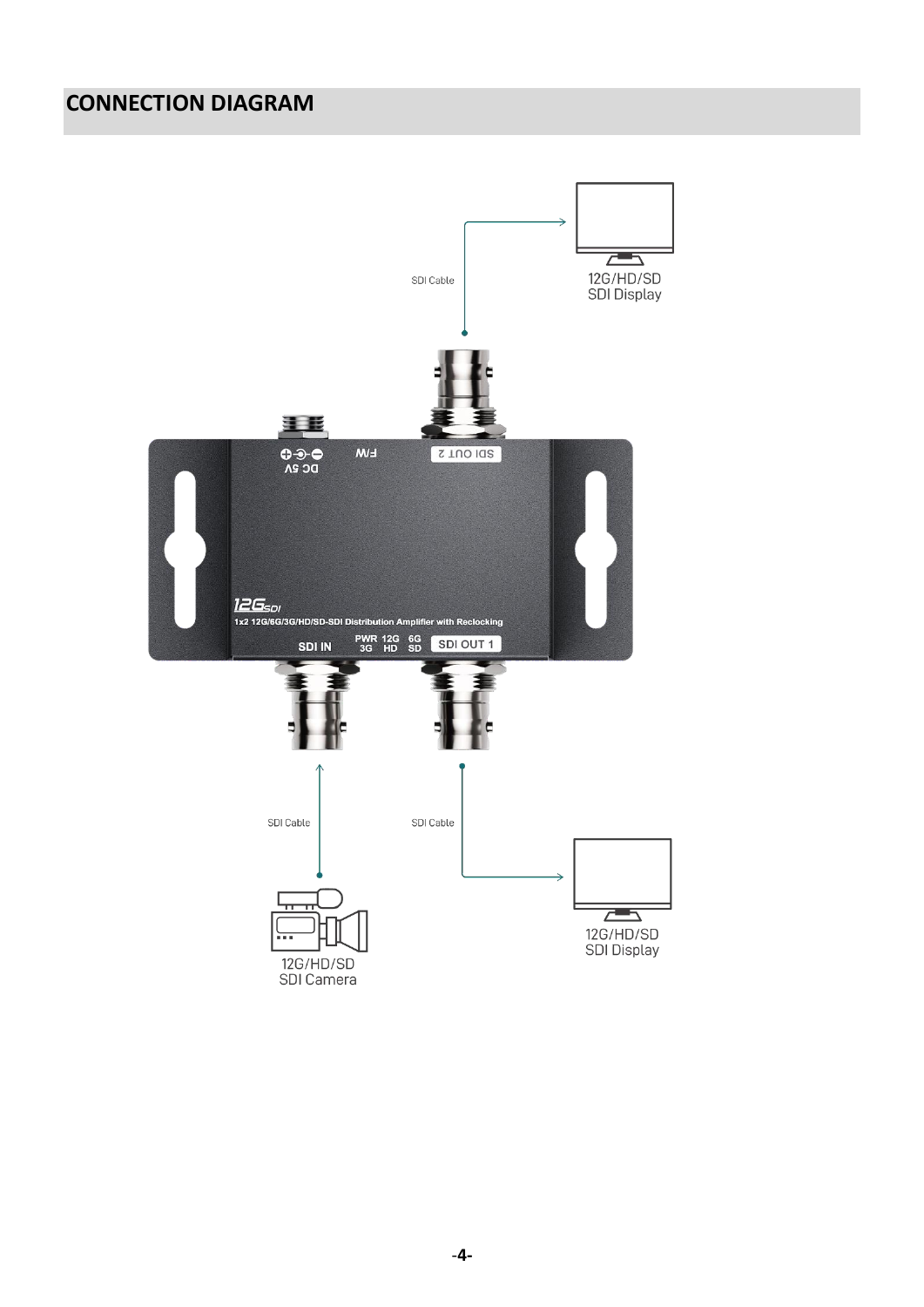## **SIGNAL MEASUREMENT**

<span id="page-6-0"></span>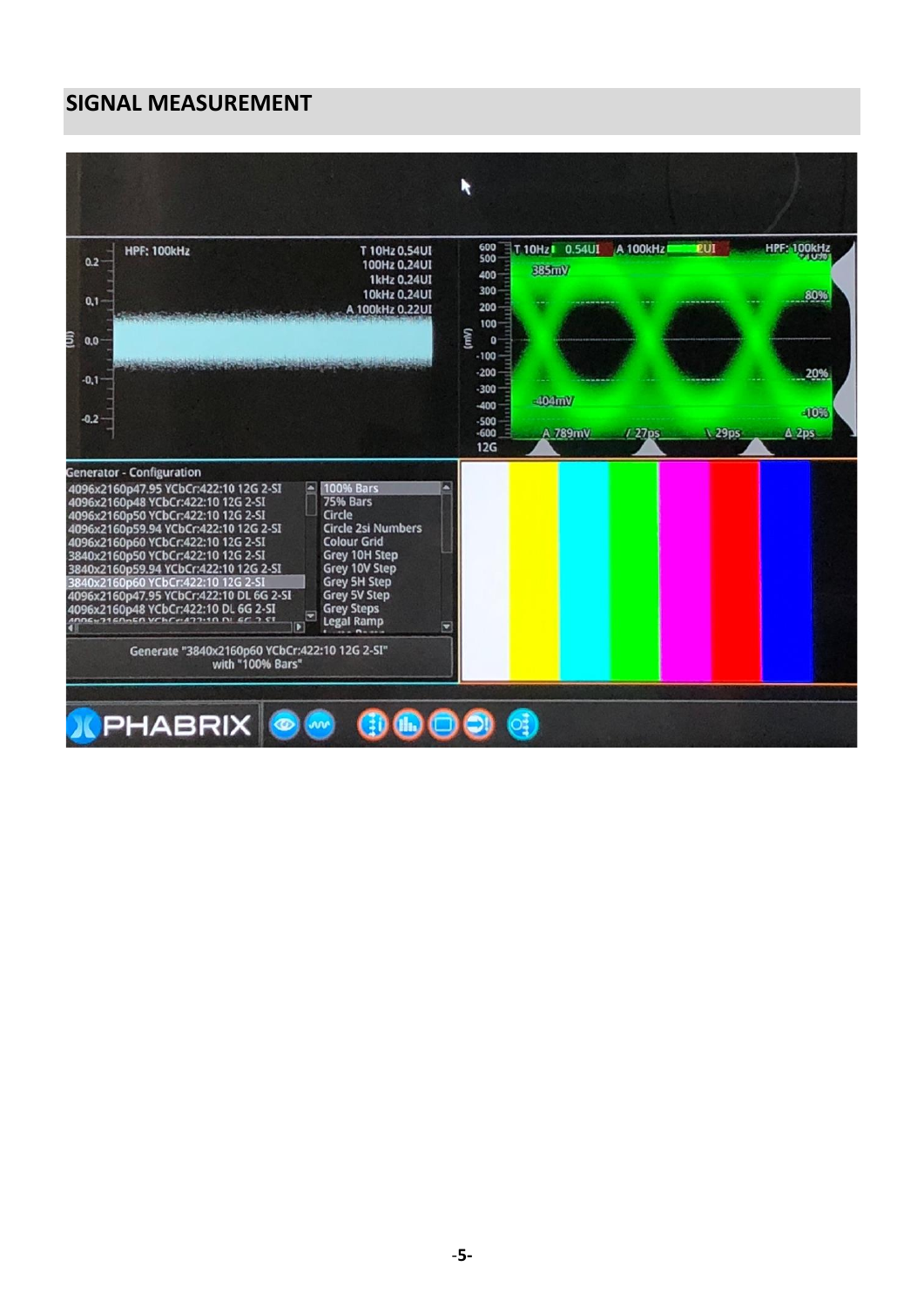#### <span id="page-7-0"></span>**WARRANTY**

BZBGEAR wants to assure you peace of mind. We're so confident in the quality of our products that along with the manufacturer's one-year limited warranty, we are offering free second-year warranty coverage upon registration\*.

Taking advantage of this program is simple, just follow the steps below:

1. Register your product within 90 days of purchase by visiting BZBGEAR.com/warranty.

2. Complete the registration form. Provide all necessary proof of purchase details, including serial number and a copy of your sales receipt.

For questions, please call 1.888.499.9906 or email support@bzbgear.com.

For complete warranty information, please visit BZBGEAR.com/warranty or scan the QR code below.



\*Terms and conditions apply. Registration is required.